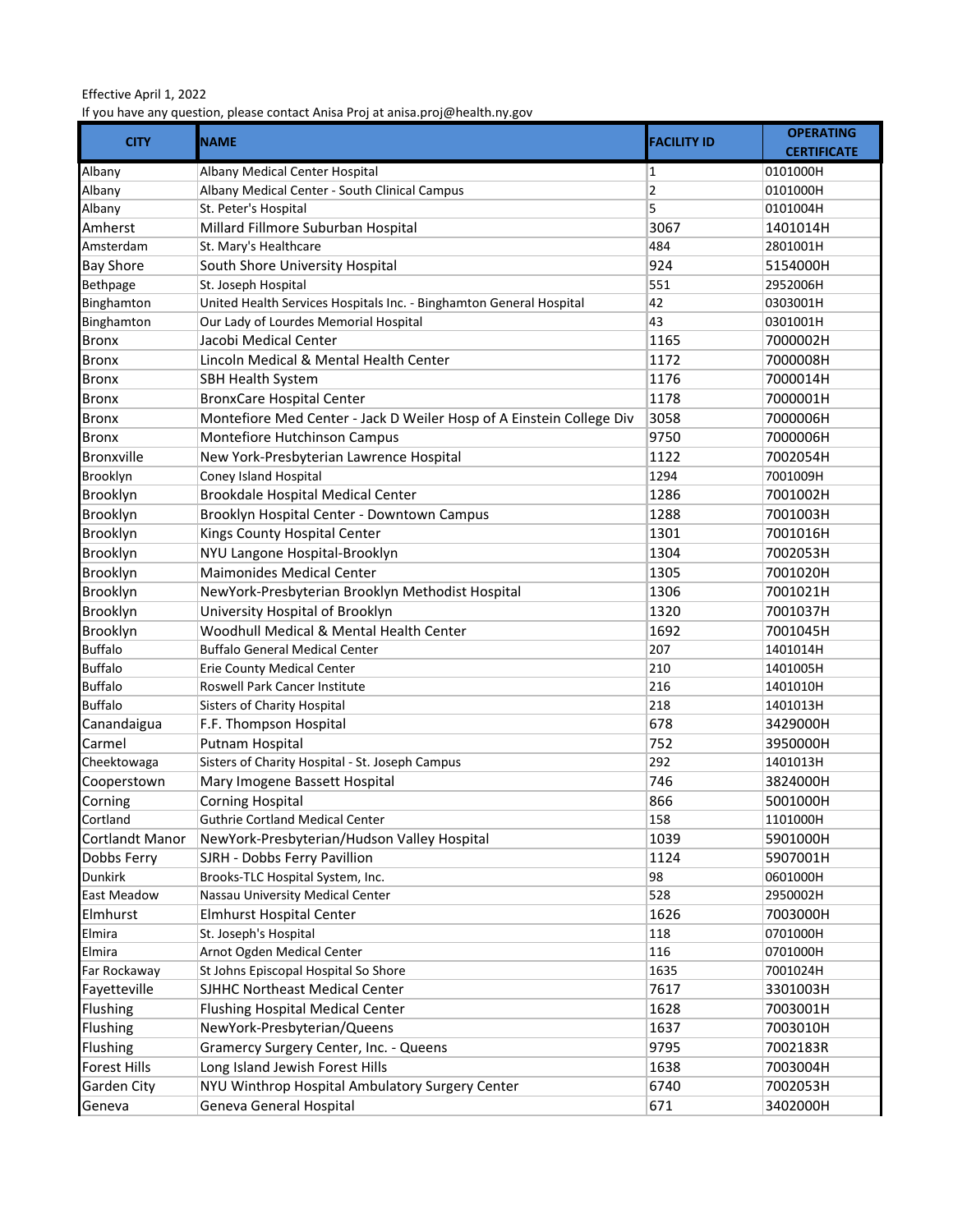| Glen Cove           | Glen Cove Hospital                                                              | 490  | 2901000H |
|---------------------|---------------------------------------------------------------------------------|------|----------|
| <b>Glens Falls</b>  | Glens Falls Hospital                                                            | 1005 | 5601000H |
| Gloversville        | Nathan Littauer Hospital                                                        | 330  | 1701000H |
| Harris              | Garnet Health Medical Center - Catskills                                        | 971  | 5263000H |
| Hudson              | Columbia Memorial Hospital                                                      | 146  | 1001000H |
| Huntington          | Huntington Hospital                                                             | 913  | 5153000H |
| Ithaca              | Cayuga Medical Center at Ithaca                                                 | 977  | 5401001H |
| Jamaica             | Jamaica Hospital Medical Center                                                 | 1629 | 7003003H |
| Jamaica             | Queens Hospital Center                                                          | 1633 | 7003007H |
| Jamestown           | UPMC Chautauqua at WCA                                                          | 103  | 0602001H |
| Johnson City        | United Health Services Hospitals Inc. - Wilson Medical Center                   | 58   | 0303001H |
| Johnson City        | Wilson Place Ambulatory Surgery Center                                          | 9145 | 0303001H |
| Kingston            | HealthAlliance Hospital Mary's Avenue Campus                                    | 989  | 5501000H |
| Lake Success        | LIJ Center for Advanced Medicine                                                | 6976 | 7003004H |
| Lewiston            | Mount St. Mary's Hospital and Health Center                                     | 583  | 3121001H |
| Liverpool           | St Josephs Hospital Health Center-Asc                                           | 4185 | 3301003H |
| Long Island City    | Mount Sinai Hospital - Mount Sinai Hospital of Queens                           | 1639 | 7002024H |
| Lowville            | Lewis County General Hospital                                                   | 383  | 2424700C |
| Malone              | The University of Vermont Health Network - Alice Hyde Medical Center            | 325  | 1624000H |
| Manhasset           | North Shore University Hospital                                                 | 541  | 2951001H |
| Massena             | Massena Hospital                                                                | 804  | 4402001H |
| Middletown          | <b>Garnet Health Medical Center</b>                                             | 699  | 3523000H |
| Mineola             | NYU Langone Hospital-Long Island                                                | 511  | 7002053H |
| <b>Mount Kisco</b>  | Northern Westchester Hospital                                                   | 1117 | 5920000H |
| New Hyde Park       | Long Island Jewish Medical Center                                               | 1630 | 7003004H |
| <b>New Rochelle</b> | Montefiore New Rochelle Hospital                                                | 1072 | 5904001H |
| New York            | New York-Presbyterian/Lower Manhattan Hospital                                  | 1437 | 7002054H |
| New York            | <b>Bellevue Hospital Center</b>                                                 | 1438 | 7002001H |
| <b>New York</b>     | Mount Sinai Beth Israel                                                         | 1439 | 7002002H |
| New York            | Lenox Hill Hospital                                                             | 1450 | 7002017H |
| <b>New York</b>     | Memorial Hospital for Cancer and Allied Diseases                                | 1453 | 7002020H |
| <b>New York</b>     | Mount Sinai Hospital                                                            | 1456 | 7002024H |
| <b>New York</b>     | New York-Presbyterian Hospital - New York Weill Cornell Center                  | 1458 | 7002054H |
| New York            | <b>NYU Langone Hospitals</b>                                                    | 1463 | 7002053H |
| <b>New York</b>     | New York-Presbyterian Hospital - Columbia Presbyterian Center                   | 1464 | 7002054H |
| <b>New York</b>     | Mount Sinai West                                                                | 1466 | 7002032H |
| New York            | Mount Sinai Morningside                                                         | 1469 | 7002032H |
| New York            | Gramercy Surgery Center, Inc                                                    | 6908 | 7002183R |
| New York            | Blavatnik Family - Chelsea Medical Center at Mount Sinai                        | 9275 | 7002002H |
| New York            | Manhattan Surgery Center                                                        | 9490 |          |
| New York            | Josie Robertson Surgery Center                                                  | 9882 | 7002199R |
|                     |                                                                                 |      | 7002020H |
| Newark              | Newark-Wayne Community Hospital                                                 | 1028 | 5820000H |
| Newburgh            | St Luke's Cornwall Hospital/Newburgh                                            | 694  | 3522000H |
| Niskayuna           | Ellis Hospital - Bellevue Woman's Care Center Division                          | 848  | 4601001H |
| Nyack<br>Oceanside  | Montefiore Nyack                                                                | 776  | 4324000H |
|                     | Mount Sinai South Nassau                                                        | 527  | 2950001H |
| Ogdensburg          | Claxton-Hepburn Medical Center                                                  | 798  | 4401000H |
| Olean               | Olean General Hospital                                                          | 66   | 0401001H |
| Oneida              | Oneida Health Hospital                                                          | 397  | 2601001H |
| Oneonta             | A.O. Fox Memorial Hospital                                                      | 739  | 3801000H |
| Patchogue           | Long Island Community Hospital                                                  | 885  | 5123000H |
| Plattsburgh         | The University of Vermont Health Network - Champlain Valley Physicians Hosp 135 |      | 0901001H |
| Plattsburgh         | The University of Vermont Health Network- Champlain Valley Physician: 7808      |      | 0901001H |
| Port Jefferson      | John T Mather Memorial Hospital of Port Jefferson New York Inc                  | 895  | 5149000H |